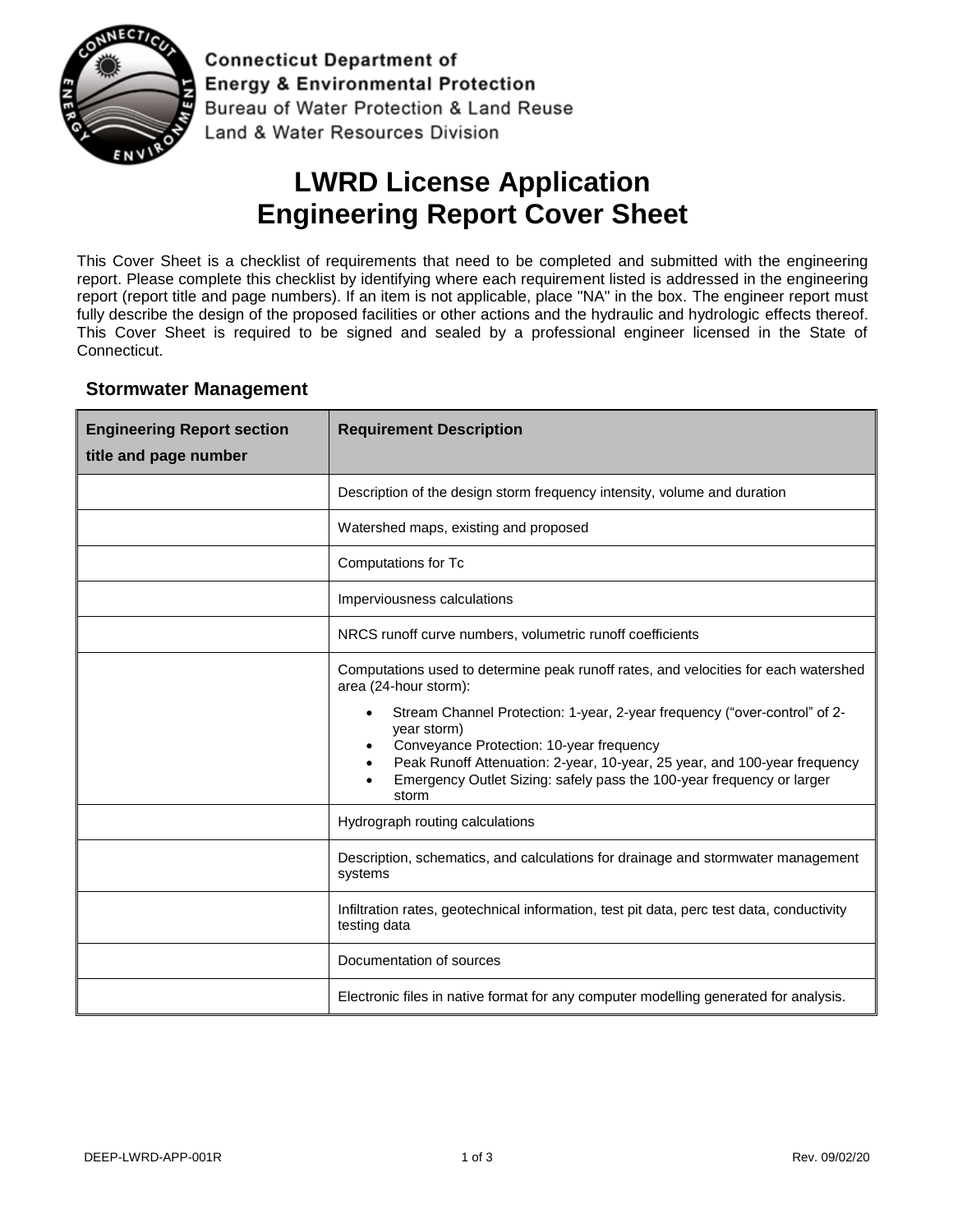### **Stormwater Management**

| <b>Engineering Report section</b><br>title and page number | <b>Requirement Description</b>                                                                                                    |
|------------------------------------------------------------|-----------------------------------------------------------------------------------------------------------------------------------|
|                                                            | Detention basin analysis including timing and duration of expected outflow, stream<br>stability analysis and hydrograph summation |
|                                                            | Erosion & sedimentation calculations for any engineered measures                                                                  |
|                                                            | Calculations for any engineered water quality treatment measures                                                                  |

### **Floodway/Floodplain Assessment**

| <b>Engineering Report section</b><br>title and page number | <b>Requirement Description</b>                                                                                                                                                                                                                                                                                    |
|------------------------------------------------------------|-------------------------------------------------------------------------------------------------------------------------------------------------------------------------------------------------------------------------------------------------------------------------------------------------------------------|
|                                                            | Description of existing and proposed conditions upstream and downstream of the<br>proposed activity                                                                                                                                                                                                               |
|                                                            | For any bridge or culvert placement or replacement with a drainage area of 100 acres<br>or more, plan sheets showing the existing and proposed inundation area for the 2, 10,<br>25, 50, and 100 year discharges, carried to convergence                                                                          |
|                                                            | Flood Contingency Plan                                                                                                                                                                                                                                                                                            |
|                                                            | A description and analysis of the floodplain modifications required to restore any flood<br>conveyance and flood storage capacity                                                                                                                                                                                 |
|                                                            | Demonstration that backwater from the proposed activity will not impact an existing<br>dam, dike, detention, or similar structure                                                                                                                                                                                 |
|                                                            | Backup data and complete hydraulic analysis for proposed modifications to the<br>floodplain including location plan and plot for sections, profile sheet, summary sheet<br>(for riverine modeling, refer to: https://www.fema.gov/sites/default/files/2020-<br>02/Hydraulics OneDimensionalAnalyses Nov 2016.pdf) |
|                                                            | Description, schematics, and calculations for bridges and culverts                                                                                                                                                                                                                                                |

## **Structures within a Coastal Floodplain**

| <b>Engineering Report section</b><br>title and page number | <b>Requirement Description</b>                                                                                                              |
|------------------------------------------------------------|---------------------------------------------------------------------------------------------------------------------------------------------|
|                                                            | Longshore sediment transport impact report                                                                                                  |
|                                                            | Wind, wave, load analysis for significant public access structures (Only for Flood<br>Management Certification)                             |
|                                                            | Wind, wave, load analysis for flood and erosion control structures (e.g. seawalls,<br>bulkheads, revetments, berms, jetties, etc.)          |
|                                                            | Hydrologic / Hydraulic impact report for tide regulating / influencing structures (e.g.<br>culverts, tidegates, flood berms / levees, etc.) |